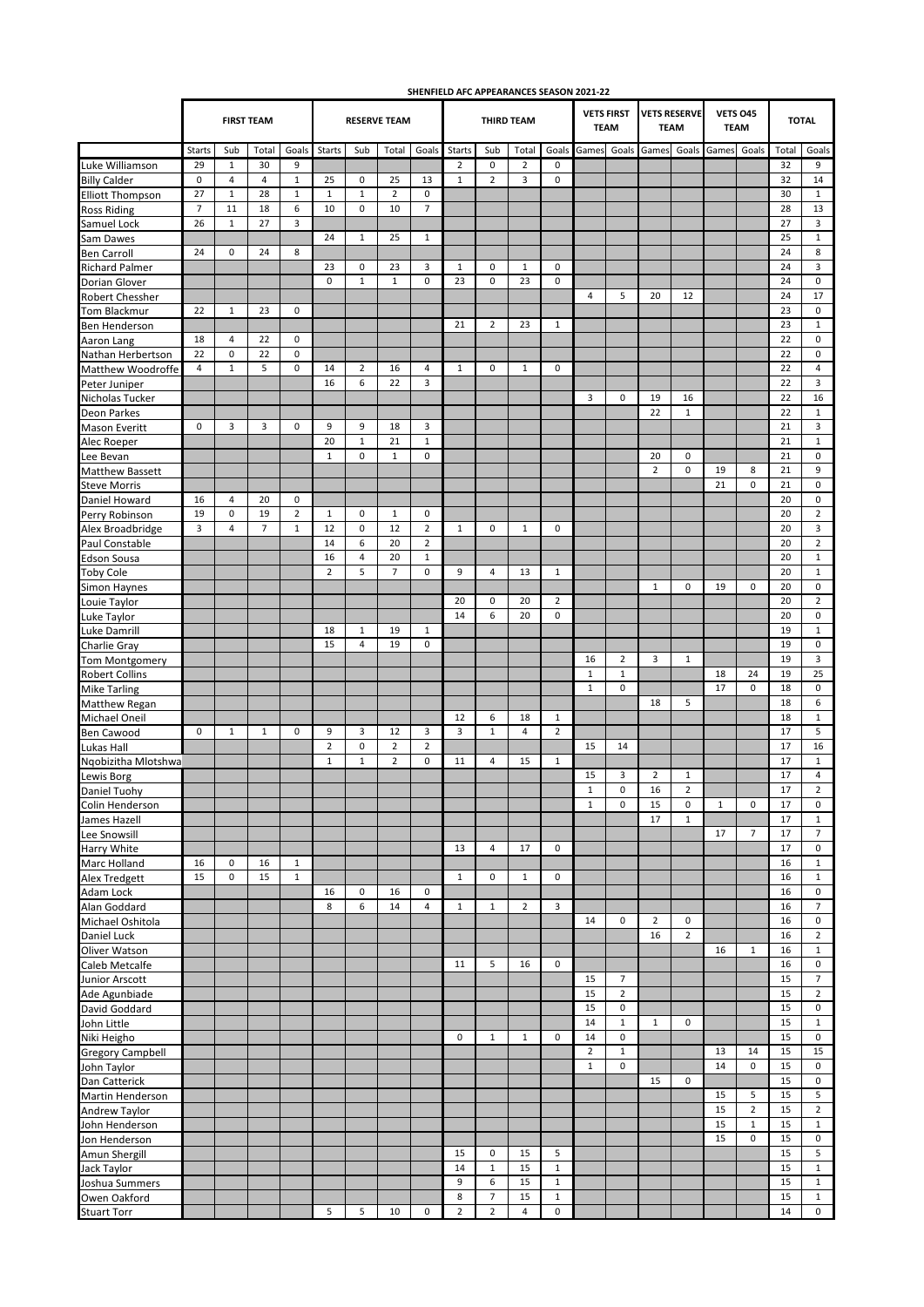| Lee Butler              |                |                |                |                |                     |                |                |              |                |                     |                |                |                |                     |              |                | 14 | $\mathbf{1}$ | 14                      | 1              |
|-------------------------|----------------|----------------|----------------|----------------|---------------------|----------------|----------------|--------------|----------------|---------------------|----------------|----------------|----------------|---------------------|--------------|----------------|----|--------------|-------------------------|----------------|
| <b>Ben Absolon</b>      | 13             | 0              | 13             | $\mathbf{1}$   |                     |                |                |              |                |                     |                |                |                |                     |              |                |    |              | 13                      | 1              |
| <b>Andrew Hartless</b>  |                |                |                |                |                     |                |                |              |                |                     |                |                |                |                     |              |                | 13 | 0            | 13                      | $\mathbf 0$    |
| Corben Meredith         |                |                |                |                |                     |                |                |              | 9              | 4                   | 13             | 6              |                |                     |              |                |    |              | 13                      | 6              |
| Rajan Shergill          | $\mathbf 0$    | $\mathbf{1}$   | $\mathbf{1}$   | 0              |                     |                |                |              | 10             | $\mathbf{1}$        | 11             | 10             |                |                     |              |                |    |              | 12                      | 10             |
| Dean Walker             |                |                |                |                |                     |                |                |              |                |                     |                |                | 12             | 3                   |              |                |    |              | 12                      | 3              |
| <b>Nick Fitzpatrick</b> |                |                |                |                |                     |                |                |              |                |                     |                |                |                |                     | 12           | $\mathbf{1}$   |    |              | 12                      | $\mathbf{1}$   |
| lan Robbshaw            |                |                |                |                |                     |                |                |              |                |                     |                |                |                |                     | 12           | $\mathbf{1}$   |    |              | 12                      | $\mathbf{1}$   |
| Michael Linger          |                |                |                |                |                     |                |                |              |                |                     |                |                |                |                     | 12           | $\mathsf 0$    |    |              | 12                      | $\mathbf 0$    |
| Robert Smith            |                |                |                |                |                     |                |                |              |                |                     |                |                |                |                     |              |                | 12 | 0            | 12                      | $\mathsf 0$    |
| Cameron Scorer          |                |                |                |                |                     |                |                |              | 8              | 4                   | 12             | $\overline{2}$ |                |                     |              |                |    |              | 12                      | $\overline{2}$ |
| <b>Kyle Reeves</b>      |                |                |                |                | $\overline{7}$      | 4              | 11             | 0            |                |                     |                |                |                |                     |              |                |    |              | $11\,$                  | $\mathbf 0$    |
| Daniel King             |                |                |                |                |                     |                |                |              |                |                     |                |                | 11             | 0                   |              |                |    |              | 11                      | $\mathsf 0$    |
| <b>Steve Hooper</b>     |                |                |                |                |                     |                |                |              |                |                     |                |                | 10             | 0                   | $\mathbf{1}$ | 0              |    |              | 11                      | $\mathbf 0$    |
| Dennis Russell          |                |                |                |                |                     |                |                |              |                |                     |                |                |                |                     | 11           | $\overline{2}$ |    |              | 11                      | $\overline{2}$ |
| Paul Carey              |                |                |                |                |                     |                |                |              |                |                     |                |                |                |                     |              |                | 11 | $\mathbf{1}$ | 11                      | $\mathbf{1}$   |
| Jason Swan              |                |                |                |                |                     |                |                |              |                |                     |                |                |                |                     |              |                | 11 | 0            | 11                      | $\mathsf 0$    |
| Connor Hollands         |                |                |                |                |                     |                |                |              | $\overline{4}$ | $\overline{7}$      | 11             | 0              |                |                     |              |                |    |              | 11                      | $\mathsf 0$    |
| Ryan Beecheno           |                |                |                |                |                     |                |                |              | 11             | $\pmb{0}$           | 11             | $\pmb{0}$      |                |                     |              |                |    |              | $11\,$                  | $\pmb{0}$      |
| Will Southgate          |                |                |                |                |                     |                |                |              | 10             | $\mathbf 1$         | 11             | $\pmb{0}$      |                |                     |              |                |    |              | 11                      | $\mathsf 0$    |
| <b>Ben Kent</b>         | 9              | $\mathbf 1$    | 10             | 0              |                     |                |                |              |                |                     |                |                |                |                     |              |                |    |              | 10                      | $\mathbf 0$    |
| <b>Daniel Cassidy</b>   |                |                |                |                |                     |                |                |              |                |                     |                |                | 10             | 3                   |              |                |    |              | 10                      | 3              |
| Callum Sowden           |                |                |                |                |                     |                |                |              | 9              | $\mathbf{1}$        | 10             | $\mathbf 0$    |                |                     |              |                |    |              | 10                      | $\mathsf 0$    |
| Pelumi Adedokun         | 6              | 3              | 9              | $\mathbf 1$    |                     |                |                |              |                |                     |                |                |                |                     |              |                |    |              | 9                       | $\mathbf{1}$   |
| Marlon Stratford        | 9              | $\mathsf 0$    | 9              | $\pmb{0}$      |                     |                |                |              |                |                     |                |                |                |                     |              |                |    |              | 9                       | $\mathsf 0$    |
| <b>Ednilson Sousa</b>   |                |                |                |                | $\overline{4}$      | 5              | 9              | $\mathbf 1$  |                |                     |                |                |                |                     |              |                |    |              | 9                       | $\mathbf{1}$   |
| <b>Arthur Day</b>       |                |                |                |                |                     |                |                |              | $\overline{4}$ | 5                   | 9              | $\mathbf 0$    |                |                     |              |                |    |              | 9                       | $\mathsf 0$    |
| David Gerchen           |                |                |                |                |                     |                |                |              |                |                     |                |                | 8              | $11\,$              |              |                |    |              | 8                       | 11             |
| Steve Judd              |                |                |                |                |                     |                |                |              | $\mathbf{1}$   | 0                   | $\mathbf{1}$   | $\mathbf 0$    | $\overline{7}$ | $\mathbf 1$         |              |                |    |              | 8                       | $\mathbf{1}$   |
| Christopher Jose        |                |                |                |                |                     |                |                |              |                |                     |                |                | 3              | 0                   | 5            | $\mathsf 0$    |    |              | 8                       | $\pmb{0}$      |
| <b>Roy Miller</b>       |                |                |                |                |                     |                |                |              |                |                     |                |                |                |                     | 8            | $\pmb{0}$      |    |              | 8                       | $\mathbf 0$    |
| Sam Bubb                | $\overline{7}$ | $\pmb{0}$      | $\overline{7}$ | 0              |                     |                |                |              |                |                     |                |                |                |                     |              |                |    |              | $\overline{7}$          | $\mathbf 0$    |
| Danny Magri             | 3              | 3              | 6              | $\pmb{0}$      | $\mathsf 0$         | $\mathbf 1$    | $\mathbf{1}$   | $\mathbf 0$  |                |                     |                |                |                |                     |              |                |    |              | $\overline{7}$          | $\mathbf 0$    |
| Charlie Lovell          | 3              | $\overline{3}$ | 6              | $\mathsf 0$    |                     |                |                |              |                |                     |                |                |                |                     |              |                |    |              | 6                       | $\mathsf 0$    |
| Kyle Constable          |                |                |                |                | $\mathbf{1}$        | 5              | 6              | 0            |                |                     |                |                |                |                     |              |                |    |              | 6                       | $\mathbf 0$    |
| Kevin Pegler            |                |                |                |                |                     |                |                |              |                |                     |                |                |                |                     | 6            | 0              |    |              | 6                       | $\mathsf 0$    |
| Mark Tarplett           |                |                |                |                |                     |                |                |              |                |                     |                |                |                |                     | 6            | 0              |    |              | 6                       | $\mathbf 0$    |
|                         |                |                |                |                |                     |                |                |              |                |                     |                |                |                |                     | 6            | $\mathsf 0$    |    |              | 6                       | $\mathbf 0$    |
| Robert Newbould         | 5              | 0              | 5              | 4              |                     |                |                |              |                |                     |                |                |                |                     |              |                |    |              | 5                       | $\overline{4}$ |
| Charlie Heatley         | 5              | $\mathsf 0$    | 5              | $\mathbf 2$    |                     |                |                |              |                |                     |                |                |                |                     |              |                |    |              | 5                       | $\overline{2}$ |
| Mitchell Day            | $\mathbf 1$    | $\overline{4}$ | 5              | $\mathsf 0$    |                     |                |                |              |                |                     |                |                |                |                     |              |                |    |              | 5                       | 0              |
| Joel Bevan              | $\overline{2}$ | 3              | 5              | $\mathsf 0$    |                     |                |                |              |                |                     |                |                |                |                     |              |                |    |              | 5                       | $\mathsf 0$    |
| Jonathan Packer         | $\mathbf{1}$   | $\mathbf 1$    | $\overline{2}$ | $\mathbf 0$    | $\overline{2}$      | $\mathbf{1}$   | 3              |              |                |                     |                |                |                |                     |              |                |    |              | 5                       | $\mathbf{1}$   |
| Louis Bassett           |                |                |                |                |                     |                |                | $\mathbf{1}$ |                |                     |                |                |                |                     |              |                |    |              |                         |                |
| Christopher Hutchinson  |                |                |                |                |                     |                |                |              |                |                     |                |                | 5              | 0                   |              |                |    |              | 5                       | $\mathbf 0$    |
| James Dickie            |                |                |                |                |                     |                |                |              |                |                     |                |                | 5              | $\pmb{0}$           |              |                |    |              | 5                       | $\mathsf 0$    |
| Ade Ademakinwa          |                |                |                |                |                     |                |                |              |                |                     |                |                | 4              | 0                   | $\mathbf{1}$ | $\mathbf{1}$   |    |              | 5                       | $\mathbf{1}$   |
| <b>Steven Connolly</b>  |                |                |                |                |                     |                |                |              |                |                     |                |                |                |                     | 5            | $\pmb{0}$      |    |              | 5                       | $\pmb{0}$      |
| <b>Beniamin Cocklin</b> |                |                |                |                |                     |                |                |              |                |                     |                |                |                |                     |              |                | 5  | 0            | 5                       | $\mathbf 0$    |
| Lee Goodwin             |                |                |                |                |                     |                |                |              |                |                     |                |                |                |                     |              |                | 5  | $\mathsf 0$  | 5                       | 0              |
| <b>Finley Dedross</b>   |                |                |                |                |                     |                |                |              | 5              | 0                   | 5              | $\mathbf 0$    |                |                     |              |                |    |              | 5                       | 0              |
| Vincent Clarke          | $\mathbf{1}$   | 3              | 4              | $\mathbf{1}$   |                     |                |                |              |                |                     |                |                |                |                     |              |                |    |              | $\overline{4}$          | $\mathbf{1}$   |
| George Cunningham       | $\overline{2}$ | $\overline{2}$ | 4              | $\mathsf 0$    |                     |                |                |              |                |                     |                |                |                |                     |              |                |    |              | $\overline{4}$          | $\mathbf 0$    |
| James McLean            | $\mathbf{1}$   | $\overline{3}$ | $\overline{4}$ | 0              |                     |                |                |              |                |                     |                |                |                |                     |              |                |    |              | $\overline{4}$          | 0              |
| Ross Spearman           |                |                |                |                | $\overline{2}$      | 0              | $\overline{2}$ | 0            | $\mathbf{1}$   | $\mathbf{1}$        | $\overline{2}$ | $\mathbf 0$    |                |                     |              |                |    |              | 4                       | $\mathbf 0$    |
| <b>Steven Perry</b>     |                |                |                |                |                     |                |                |              |                |                     |                |                |                |                     |              |                | 4  | 0            | 4                       | 0              |
| Daniel Gallagher        |                |                |                |                |                     |                |                |              | 3              | $\mathbf{1}$        | 4              | $\overline{2}$ |                |                     |              |                |    |              | $\overline{4}$          | $\overline{2}$ |
| Robbie Farrell          | 3              | 0              | 3              | $\overline{2}$ |                     |                |                |              |                |                     |                |                |                |                     |              |                |    |              | 3                       | $\overline{2}$ |
| Tommy Sykes             | $\mathbf{3}$   | $\mathsf 0$    | 3              | $\mathsf 0$    |                     |                |                |              |                |                     |                |                |                |                     |              |                |    |              | 3                       | 0              |
| <b>William Cox</b>      | $\mathbf 1$    | $\mathbf{1}$   | $\overline{2}$ | $\mathsf 0$    | 0                   | $\mathbf{1}$   | $\mathbf{1}$   | $\mathsf 0$  |                |                     |                |                |                |                     |              |                |    |              | 3                       | 0              |
| Dan Williams            |                |                |                |                | $\mathsf{O}\xspace$ | 3              | $\mathbf{3}$   | 0            |                |                     |                |                |                |                     |              |                |    |              | 3                       | $\mathbf 0$    |
| Sean Micallef           |                |                |                |                | $\overline{2}$      | 0              | $\overline{2}$ | $\pmb{0}$    | $\mathbf{1}$   | 0                   | $\mathbf{1}$   | 0              |                |                     |              |                |    |              | 3                       | 0              |
| <b>Ryan Bristow</b>     |                |                |                |                | $\mathbf{1}$        | 0              | $\mathbf{1}$   | 0            | $\overline{2}$ | $\mathsf 0$         | $\overline{2}$ | $\mathsf 0$    |                |                     |              |                |    |              | 3                       | 0              |
| Adam Dulwich            |                |                |                |                |                     |                |                |              |                |                     |                |                | 3              | 0                   |              |                |    |              | 3                       | 0              |
| John Milligan           |                |                |                |                |                     |                |                |              |                |                     |                |                | 3              | 0                   |              |                |    |              | 3                       | 0              |
| Anthony Ridge           |                |                |                |                |                     |                |                |              |                |                     |                |                |                |                     | 3            | 0              |    |              | 3                       | 0              |
| Daniel Grennell         |                |                |                |                |                     |                |                |              |                |                     |                |                |                |                     | 3            | 0              |    |              | $\overline{\mathbf{3}}$ | 0              |
| Paulo Peniche           |                |                |                |                |                     |                |                |              |                |                     |                |                |                |                     | 3            | 0              |    |              | 3                       | $\mathbf 0$    |
| Harrison Cadd           |                |                |                |                |                     |                |                |              | 3              | $\mathsf 0$         | 3              | $\overline{2}$ |                |                     |              |                |    |              | 3                       | $\overline{2}$ |
| Harvey Cadd             |                |                |                |                |                     |                |                |              | 3              | $\mathsf{O}\xspace$ | $\mathsf 3$    | $\mathsf 0$    |                |                     |              |                |    |              | $\mathbf{3}$            | 0              |
| Kieron Lee              |                |                |                |                |                     |                |                |              | 3              | $\mathsf 0$         | 3              | $\mathsf 0$    |                |                     |              |                |    |              | 3                       | 0              |
| Sam Coombes             | $\overline{2}$ | $\mathsf 0$    | $\overline{2}$ | $\mathbf{1}$   |                     |                |                |              |                |                     |                |                |                |                     |              |                |    |              | $\overline{2}$          | $\mathbf{1}$   |
| Daniel Vickerstaff      |                |                |                |                | $\overline{2}$      | 0              | $\overline{2}$ | 0            |                |                     |                |                |                |                     |              |                |    |              | $\overline{2}$          | 0              |
| Harrison Brown          |                |                |                |                | $\overline{2}$      | 0              | $\overline{2}$ | 0            |                |                     |                |                |                |                     |              |                |    |              | $\overline{2}$          | $\mathbf 0$    |
| Tope Adedokun           |                |                |                |                | $\mathsf{O}$        | $\overline{2}$ | $\overline{2}$ | 0            |                |                     |                |                |                |                     |              |                |    |              | $\overline{2}$          | 0              |
| George Hockley          |                |                |                |                | $\mathsf{O}$        | $\mathbf{1}$   | $\mathbf{1}$   | 0            | $\mathbf 0$    | $\mathbf{1}$        | $\mathbf 1$    | $\mathbf 0$    |                |                     |              |                |    |              | $\overline{2}$          | 0              |
| <b>Barry Kiely</b>      |                |                |                |                |                     |                |                |              |                |                     |                |                | $\overline{2}$ | $\mathsf{O}\xspace$ |              |                |    |              | $\overline{2}$          | $\mathbf 0$    |
| <b>Perry Darling</b>    |                |                |                |                |                     |                |                |              |                |                     |                |                | $\overline{2}$ | 0                   |              |                |    |              | $\overline{2}$          | 0              |
| Steven Hounslow         |                |                |                |                |                     |                |                |              |                |                     |                |                | $\overline{2}$ | $\mathsf{O}\xspace$ |              |                |    |              | $\overline{2}$          | $\mathsf 0$    |